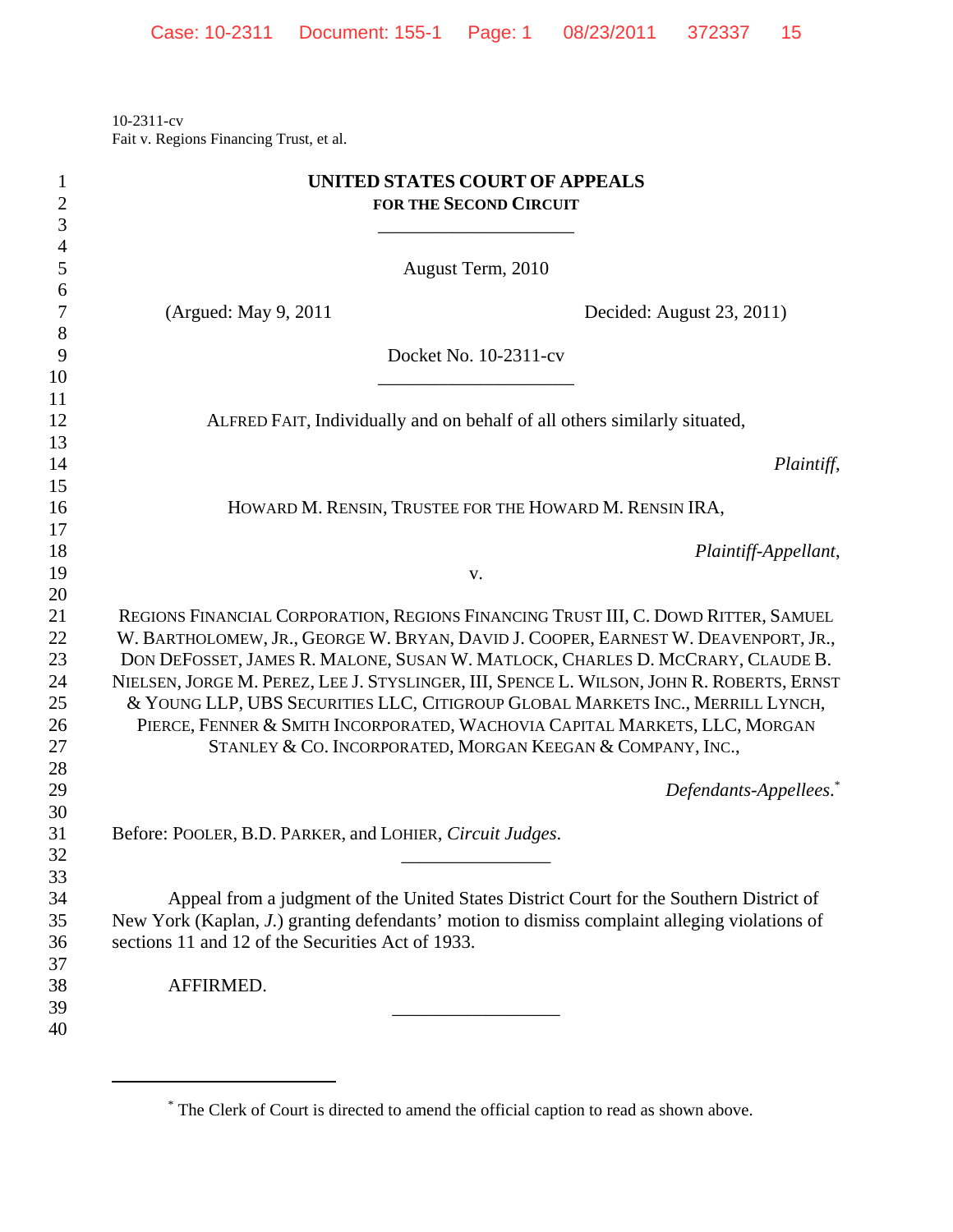| ERIC ALAN ISAACSON, Robbins Geller Rudman & Dowd<br>$\mathbf{1}$<br>$\overline{2}$<br>LLP, San Diego, CA (Darren J. Robbins, Andrew J.<br>$\mathfrak{Z}$<br>Brown, Amanda M. Frame, Robbins Geller Rudman<br>& Dowd LLP, San Diego, CA; Samuel H. Rudman,<br>$\overline{4}$<br>5<br>David A Rosenfeld, Robbins Geller Rudman & Dowd<br>LLP, Melville, NY, on the brief), for Plaintiff-<br>6<br>$\tau$<br>Appellant. | DAVID B. TULCHIN (William J. Snipes, on the brief),<br>Sullivan & Cromwell LLP, New York, NY, for |
|----------------------------------------------------------------------------------------------------------------------------------------------------------------------------------------------------------------------------------------------------------------------------------------------------------------------------------------------------------------------------------------------------------------------|---------------------------------------------------------------------------------------------------|
| 8                                                                                                                                                                                                                                                                                                                                                                                                                    |                                                                                                   |
| 9                                                                                                                                                                                                                                                                                                                                                                                                                    |                                                                                                   |
| 10                                                                                                                                                                                                                                                                                                                                                                                                                   |                                                                                                   |
| Regions and Individual Defendants-Appellees.<br>11                                                                                                                                                                                                                                                                                                                                                                   |                                                                                                   |
| 12                                                                                                                                                                                                                                                                                                                                                                                                                   |                                                                                                   |
| 13<br>KENNETH S. GELLER, Mayer Brown LLP, Washington,                                                                                                                                                                                                                                                                                                                                                                |                                                                                                   |
| DC (Mauricio A. España, Mayer Brown LLP, New<br>14                                                                                                                                                                                                                                                                                                                                                                   |                                                                                                   |
| 15<br>York, NY; Stanley J. Parzon, James C. Schroeder,                                                                                                                                                                                                                                                                                                                                                               |                                                                                                   |
| John J. Tharp, Jr., Mayer Brown LLP, Chicago, IL, on<br>16                                                                                                                                                                                                                                                                                                                                                           |                                                                                                   |
| 17<br>the brief), for Defendant-Appellee Ernst & Young                                                                                                                                                                                                                                                                                                                                                               |                                                                                                   |
| 18<br>LLP.                                                                                                                                                                                                                                                                                                                                                                                                           |                                                                                                   |
| 19                                                                                                                                                                                                                                                                                                                                                                                                                   |                                                                                                   |
| 20<br>SCOTT A. EDELMAN (Douglas W. Henkin, on the brief),                                                                                                                                                                                                                                                                                                                                                            |                                                                                                   |
| 21<br>Milbank, Tweed, Hadley & McCloy LLP, New York,                                                                                                                                                                                                                                                                                                                                                                 |                                                                                                   |
| 22<br>NY, for Underwriter Defendants-Appellees.                                                                                                                                                                                                                                                                                                                                                                      |                                                                                                   |
| 23                                                                                                                                                                                                                                                                                                                                                                                                                   |                                                                                                   |
| 24<br>25<br>BARRINGTON D. PARKER, Circuit Judge:                                                                                                                                                                                                                                                                                                                                                                     |                                                                                                   |
|                                                                                                                                                                                                                                                                                                                                                                                                                      |                                                                                                   |
| 26<br>This case requires us to consider whether certain statements concerning goodwill and                                                                                                                                                                                                                                                                                                                           |                                                                                                   |
| 27<br>loan loss reserves in a registration statement of Defendant-Appellee Regions Financial                                                                                                                                                                                                                                                                                                                         |                                                                                                   |
| Corporation give rise to liability under sections 11 and 12 of the Securities Act of 1933. The<br>28                                                                                                                                                                                                                                                                                                                 |                                                                                                   |
| 29<br>United States District Court for the Southern District of New York (Kaplan, J.) concluded that                                                                                                                                                                                                                                                                                                                 |                                                                                                   |
| 30<br>they do not and dismissed the complaint. See Fed. R. Civ. P. 12(b)(6). Plaintiff-Appellant                                                                                                                                                                                                                                                                                                                     |                                                                                                   |
| 31<br>Howard M. Rensin appeals. We conclude that the statements in question were opinions, which                                                                                                                                                                                                                                                                                                                     |                                                                                                   |
| 32<br>were not alleged to have falsely represented the speakers' beliefs at the time they were made.                                                                                                                                                                                                                                                                                                                 |                                                                                                   |
| 33<br>Therefore, we affirm.                                                                                                                                                                                                                                                                                                                                                                                          |                                                                                                   |
|                                                                                                                                                                                                                                                                                                                                                                                                                      |                                                                                                   |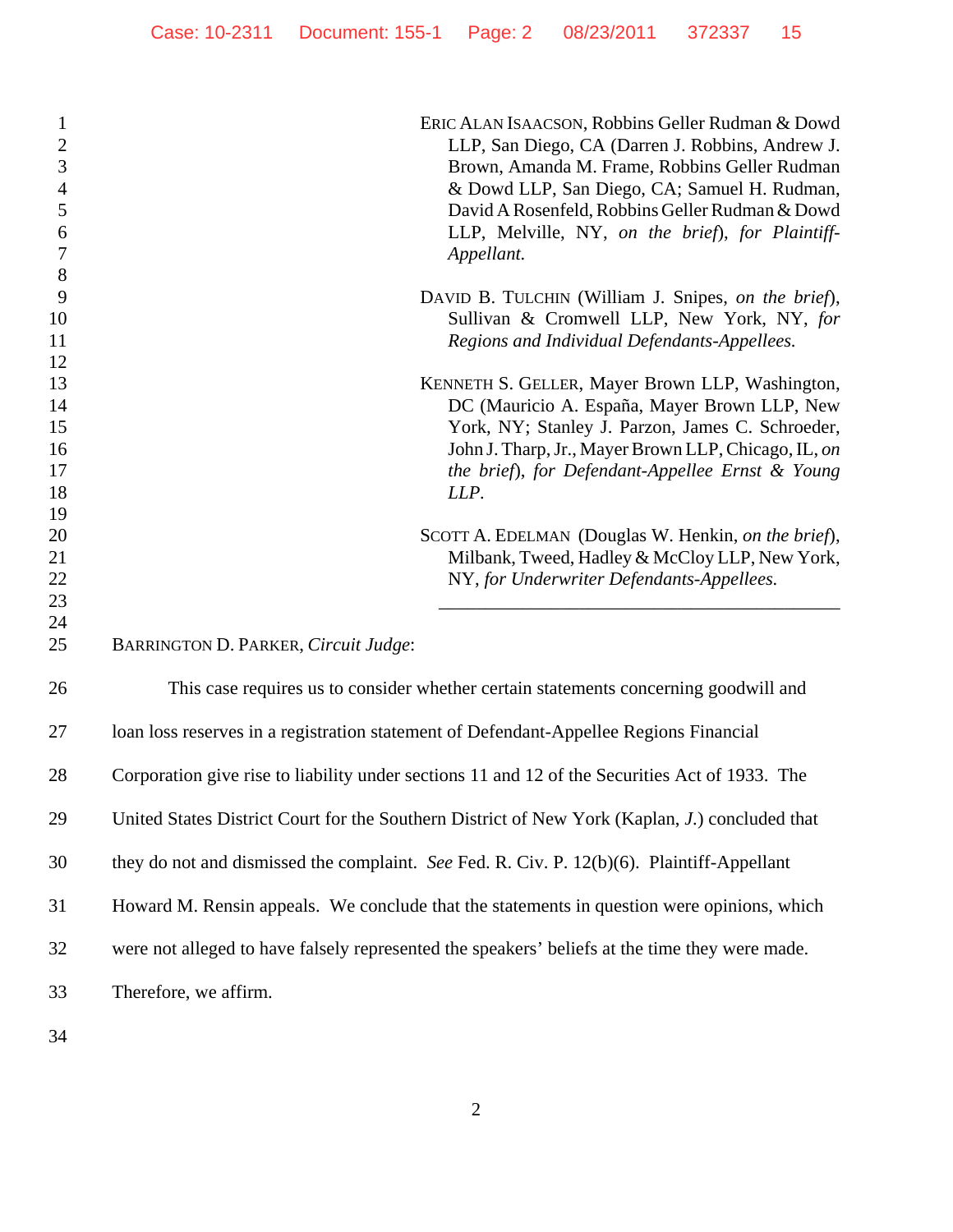## **BACKGROUND**

| $\overline{2}$                         | The following facts, which we assume to be true, are drawn from the amended complaint                                                                                                                                                                                                                                                                                                                                                                                                                                               |
|----------------------------------------|-------------------------------------------------------------------------------------------------------------------------------------------------------------------------------------------------------------------------------------------------------------------------------------------------------------------------------------------------------------------------------------------------------------------------------------------------------------------------------------------------------------------------------------|
| $\mathfrak{Z}$                         | and documents incorporated by reference. See Tellabs, Inc. v. Makor Issues & Rights, Ltd., 551                                                                                                                                                                                                                                                                                                                                                                                                                                      |
| $\overline{4}$                         | U.S. 308, 322 (2007); Litwin v. Blackstone Grp., L.P., 634 F.3d 706, 708 (2d Cir. 2011). In                                                                                                                                                                                                                                                                                                                                                                                                                                         |
| $\sqrt{5}$                             | November 2006, Regions Financial Corporation ("Regions"), a regional bank holding company                                                                                                                                                                                                                                                                                                                                                                                                                                           |
| 6                                      | operating in the South, Midwest, and Texas, acquired another bank holding company, AmSouth                                                                                                                                                                                                                                                                                                                                                                                                                                          |
| $\tau$                                 | Bancorporation ("AmSouth"), in a stock transaction valued at approximately \$10 billion. The                                                                                                                                                                                                                                                                                                                                                                                                                                        |
| $8\,$                                  | proxy statement issued in connection with the acquisition disclosed that following the                                                                                                                                                                                                                                                                                                                                                                                                                                              |
| 9                                      | acquisition, Regions would record AmSouth's assets and liabilities at fair value, and that any                                                                                                                                                                                                                                                                                                                                                                                                                                      |
| 10                                     | excess of purchase price over net fair value would be recorded as goodwill.                                                                                                                                                                                                                                                                                                                                                                                                                                                         |
| 11                                     | In February 2008, Regions filed its 2007 Form 10-K wherein it reported \$11.5 billion in                                                                                                                                                                                                                                                                                                                                                                                                                                            |
| 12                                     | goodwill, of which \$6.6 billion was attributed to the AmSouth acquisition. The 10-K also                                                                                                                                                                                                                                                                                                                                                                                                                                           |
| 13                                     | reported that Regions had increased its loan loss reserves from \$142.4 million in the previous                                                                                                                                                                                                                                                                                                                                                                                                                                     |
| 14                                     | year to \$555 million. In explaining this increase, the 10-K stated:                                                                                                                                                                                                                                                                                                                                                                                                                                                                |
| 15<br>16<br>17<br>18<br>19<br>20<br>21 | Two primary factors led to the increase. Most notably, 2006 included just two<br>months of provision for loan losses added to the portfolio as a result of the November<br>2006 merger with AmSouth, while the provision recorded in 2007 reflected the<br>results of the newly merged Regions for the full year. Additionally, the provision<br>rose due to an increase in management's estimate of inherent losses in its residential<br>homebuilder portfolio, as well as generally weaker conditions in the broader<br>economy. |
| 22                                     | J.A. 1026 (Am. Compl. ¶ 10).                                                                                                                                                                                                                                                                                                                                                                                                                                                                                                        |
| 23                                     | In April 2008 Regions Financing Trust III (the "Trust"), a Delaware statutory trust and                                                                                                                                                                                                                                                                                                                                                                                                                                             |
| 24                                     | wholly owned subsidiary of Regions, issued 13.8 million shares of Trust Preferred                                                                                                                                                                                                                                                                                                                                                                                                                                                   |
| 25                                     | Securities—"hybrid" securities with characteristics of equity and debt—(the "Securities") in a                                                                                                                                                                                                                                                                                                                                                                                                                                      |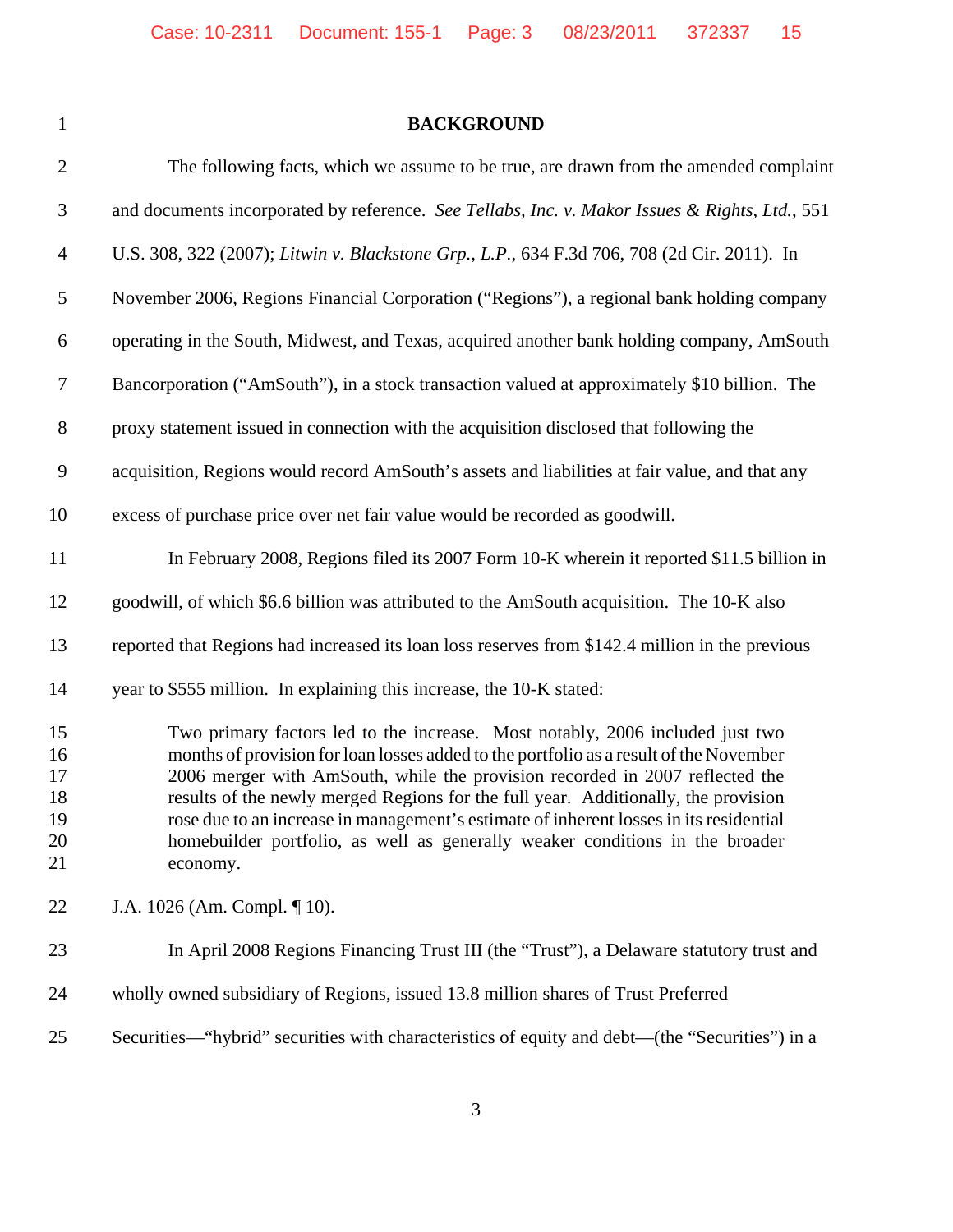| $\mathbf{1}$   | registered public offering (the "2008 Offering"). The Registration Statement and Prospectus for     |
|----------------|-----------------------------------------------------------------------------------------------------|
| $\overline{2}$ | the 2008 Offering (the "Offering Documents") incorporated by reference Regions' 2007 Form           |
| 3              | 10-K and certain additional SEC filings.                                                            |
| $\overline{4}$ | In SEC filings reporting its financial results for the first three quarters of the 2008 fiscal      |
| $\mathfrak{S}$ | year, Regions continued to report goodwill of \$11.5 billion and moderate increases to its          |
| 6              | allowance for credit losses. However, in its fourth quarter results released in January 2009,       |
| 7              | Regions reported a \$5.6 billion net loss, "largely driven by a \$6 billion non-cash charge for     |
| $8\,$          | impairment of goodwill," and doubled its loan loss provision to \$1.15 billion as compared to a     |
| $\mathbf{9}$   | year earlier. In the months following these disclosures, the price of the Securities and Regions'   |
| 10             | stock fell, and credit rating agencies downgraded the company's debt.                               |
| 11             | Following the 2006 AmSouth merger, serious problems emerged in the housing and                      |
| 12             | residential mortgage markets. Beginning in late 2006, several large mortgage lenders,               |
| 13             | particularly those making predominantly subprime loans, either filed for bankruptcy protection      |
| 14             | or significantly scaled back their operations. By 2008, the mortgage market problems had spread     |
| 15             | to larger, more longstanding banks and lenders. This period was also characterized by rising        |
| 16             | rates of delinquency and foreclosure on home mortgage loans, and slowed housing sales.              |
| 17             | Following the decline in Regions' stock price, Alfred Fait, who purportedly acquired                |
| 18             | Trust Preferred Securities, filed a putative class-action complaint against Regions, the Trust, and |
| 19             | other defendants. Pursuant to a district court order, Rensin was later appointed Lead Plaintiff     |
| 20             | and filed an amended complaint on November 2, 2009. The amended complaint also named as             |
| 21             | defendants individual members of the board of directors of Regions who signed the Registration      |
| 22             | Statement and Regions' 2007 Form 10-K. Additional defendants included Ernst & Young                 |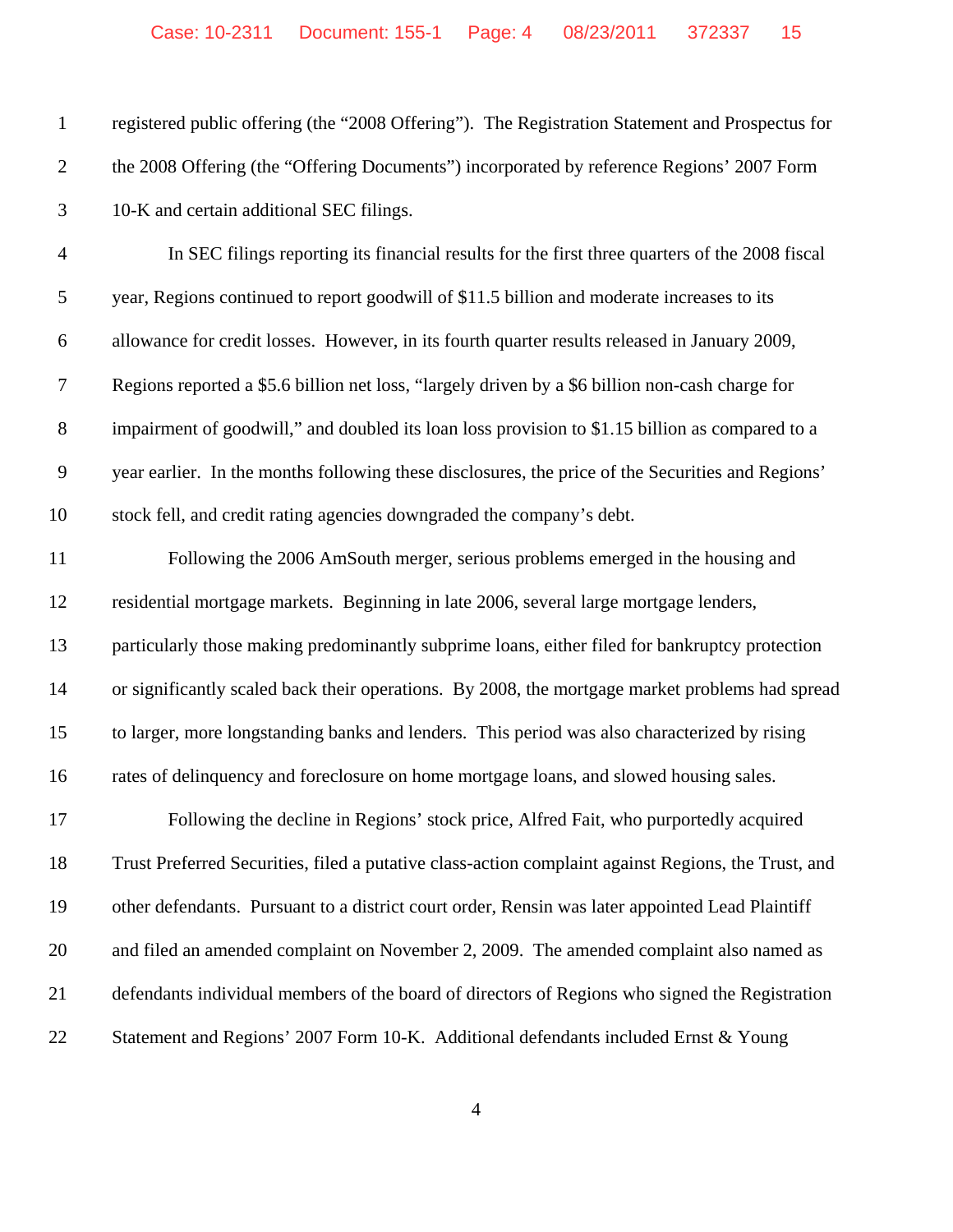| $\mathbf{1}$     | ("E&Y"), which served as Regions' independent public accountant and certified financial                      |
|------------------|--------------------------------------------------------------------------------------------------------------|
| $\overline{2}$   | statements in Regions' 2007 Form 10-K, as well as the underwriters of the 2008 Offering.                     |
| 3                | The complaint alleges, in essence, that despite adverse trends in the mortgage and                           |
| $\overline{4}$   | housing markets, particularly in areas where AmSouth's mortgage loans were concentrated,                     |
| $\mathfrak{S}$   | Regions failed to write down "goodwill" and to sufficiently increase "loan loss reserves." <sup>1</sup> As a |
| $\boldsymbol{6}$ | consequence of these failures, the complaint contends, the Offering Documents (either explicitly             |
| $\boldsymbol{7}$ | or by reference to other filings) contained "negligently false and misleading" statements                    |
| $8\,$            | concerning goodwill and loan loss reserves. In particular, the complaint asserts that Regions                |
| 9                | overstated goodwill and falsely stated that it was not impaired, and "vastly underestimated"                 |
| 10               | Regions' loan loss reserves and failed to disclose that they were inadequate.                                |
| 11               | Relying on these allegations, the complaint further contends that the Offering Documents                     |
| 12               | incorporated false and misleading certifications by management that Regions' financial                       |
| 13               | statements complied with the Sarbanes-Oxley Act ("SOX") and were prepared in accordance                      |
| 14               | with GAAP. It also alleges that E&Y falsely certified that Regions' financial results were                   |
| 15               | presented in accordance with GAAP, that E&Y's audits complied with generally accepted                        |
| 16               | accounting standards ("GAAS"), and that Regions maintained effective internal controls. The                  |
| 17               | complaint alleges that these misleading statements and omissions violated sections 11(a),                    |

<sup>&</sup>lt;sup>1</sup> As detailed further *infra*, according to Financial Accounting Standards Board ("FASB") Statement of Financial Accounting Standards ("SFAS") No. 141 ¶ 34, following an acquisition, goodwill is measured as any excess of the purchase price over the value of the assets acquired and liabilities assumed. Under SFAS No. 142, goodwill is an intangible asset that is recorded similarly to any other asset, and any subsequent decline in its value is recorded as a loss. Loan loss reserves refer to the to the amount set aside to cover expected defaults or losses on loans. Under generally accepted accounting principles ("GAAP"), *see Ganino v. Citizens Utils. Co.*, 228 F.3d 154, 160 (2d Cir. 2000) (defining GAAP), depository institutions and their holding companies are required to establish and maintain adequate allowances for loan losses.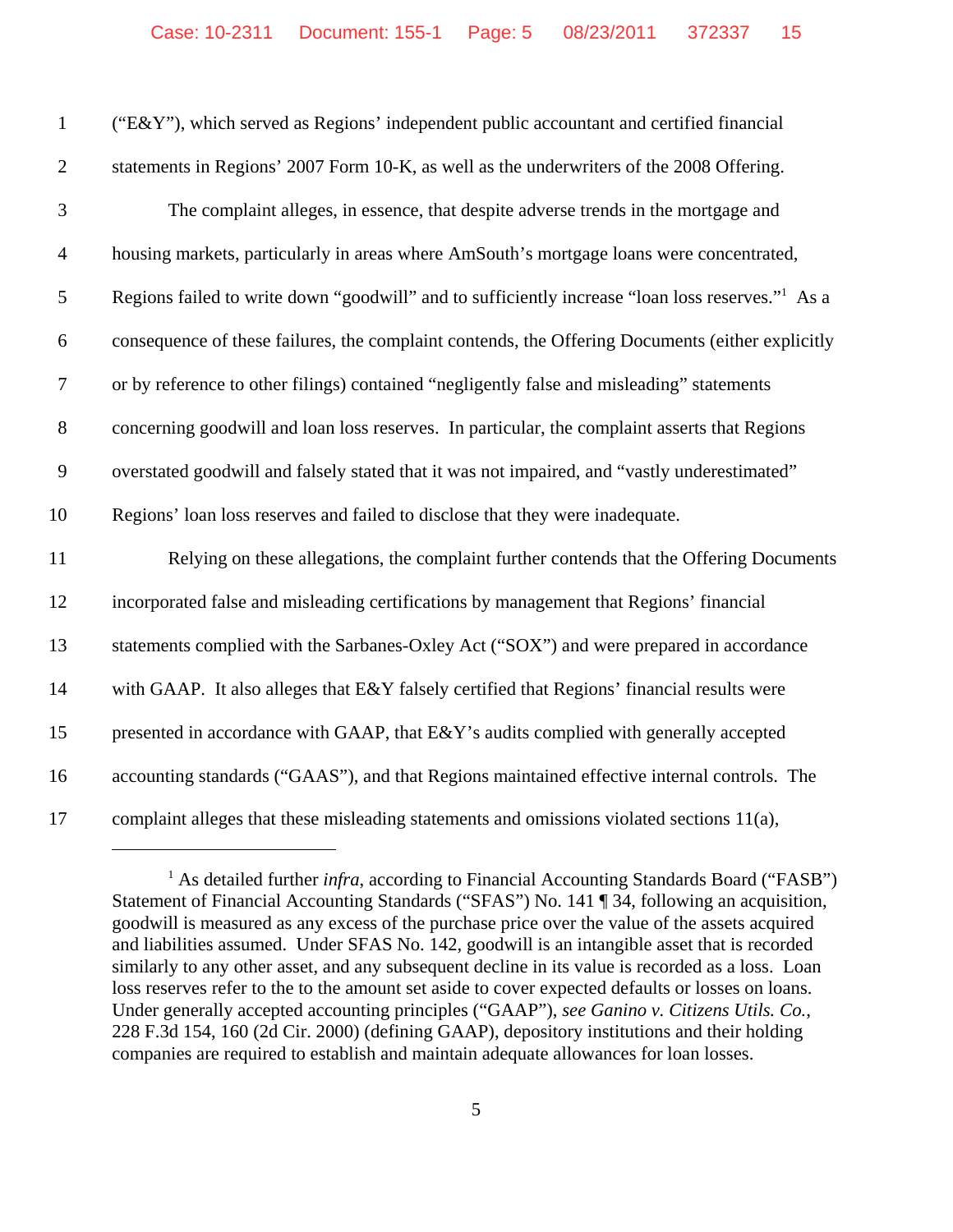12(a)(2), and 15 of the Securities Act of 1933 ("Securities Act" or "1933 Act"). *See* 15 U.S.C. §§ 77k(a), 77*l*(a)(2), 77o.

 Defendants moved to dismiss the complaint on the ground that the challenged statements regarding goodwill and the adequacy of loan loss reserves were matters of opinion, which were not actionable because the complaint failed to allege that those opinions were not truly held at the time they were made. Concluding that the challenged statements were ones of judgment and opinion, rather than fact, Judge Kaplan granted defendants' motions and dismissed the complaint. *Fait v. Regions Fin. Corp.*, 712 F. Supp. 2d 117, 120-25 (S.D.N.Y. 2010). With respect to goodwill, Judge Kaplan observed that "the goodwill reflected in [Regions'] 2007 10-K was the excess of the acquisition price, an objective fact, over the fair value of AmSouth's assets at the 11 time of the acquisition. . . . [, which] was not a matter of objective fact." *Id.* at 122. Instead, "the goodwill stated on [Regions'] balance sheet reflected judgments as to values that were not objectively determinable." *Id.* at 123. Thus, "[t]he truth or falsity of that statement . . . was a matter of opinion." *Id.* Similarly, Judge Kaplan observed that loan loss reserves "reflect management's opinion as to the likelihood of future loan losses and their magnitude." *Id.* at 124. Thus, "[w]hether Regions had adequate reserves for its predicted loan losses is not a matter of objective fact," but instead, "[t]he reserves . . . were statements of opinion by defendants as to the 18 portion of the stated value of Regions' loans that would prove to be uncollectable." *Id.* For these reasons, Judge Kaplan held that the statements in question were not actionable because the complaint failed to allege that defendants did not honestly hold those opinions at the time they were expressed. This appeal followed.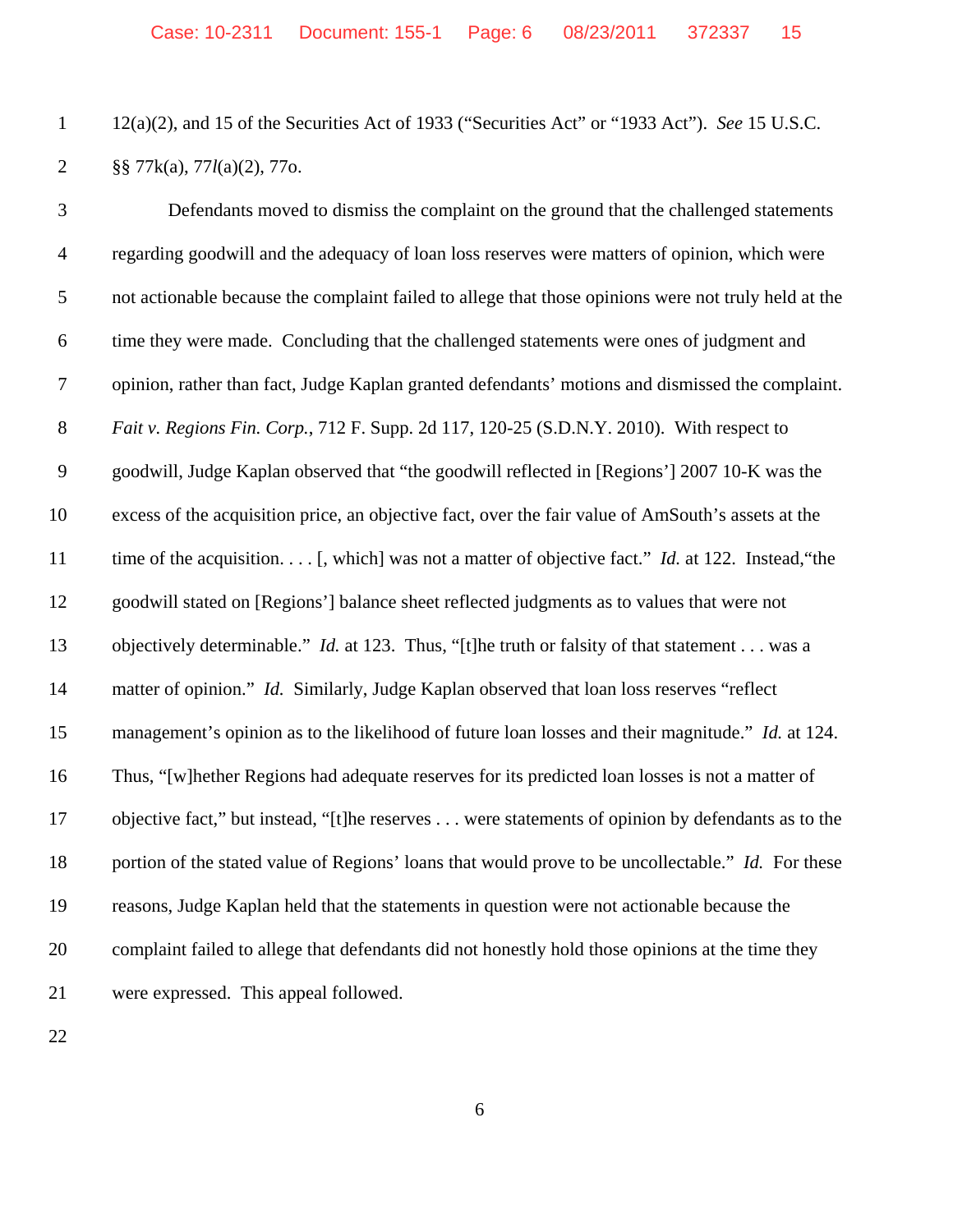|  | I |  |
|--|---|--|
|  |   |  |
|  |   |  |
|  |   |  |
|  |   |  |

## **DISCUSSION**

| $\mathbf{2}$   | We review a district court's dismissal of a complaint pursuant to Federal Rule of Civil                       |
|----------------|---------------------------------------------------------------------------------------------------------------|
| 3              | Procedure $12(b)(6)$ de novo, accepting all factual allegations in the complaint as true and drawing          |
| $\overline{4}$ | all reasonable inferences in the plaintiff's favor. ATSI Commc'ns, Inc. v. Shaar Fund, Ltd., 493              |
| 5              | F.3d 87, 98 (2d Cir. 2007). "To survive a motion to dismiss, a complaint must contain sufficient              |
| 6              | factual matter, accepted as true, to 'state a claim to relief that is plausible on its face." Ashcroft v.     |
| $\tau$         | Iqbal, 129 S. Ct. 1937, 1949 (2009) (quoting Bell Atl. Corp. v. Twombly, 550 U.S. 544, 570                    |
| $8\,$          | (2007)). In other words, the complaint's "[f] actual allegations must be enough to raise a right to           |
| 9              | relief above the speculative level." Twombly, 550 U.S. at 555.                                                |
| 10             | Claims under sections 11 and $12(a)(2)$ of the Securities Act have "roughly parallel"                         |
| 11             | elements." In re Morgan Stanley Info. Fund Sec. Litig., 592 F.3d 347, 359 (2d Cir. 2010). Section             |
| 12             | 11 imposes liability on issuers and other signatories of a registration statement that "contained an          |
| 13             | untrue statement of a material fact or omitted to state a material fact required to be stated therein or      |
| 14             | necessary to make the statements therein not misleading." 15 U.S.C. § 77k(a). Section 12(a)(2)                |
| 15             | imposes liability under similar circumstances with respect to, <i>inter alia</i> , prospectuses. <i>Id.</i> § |
| 16             | 77l(a)(2); see also Iowa Pub. Emps.' Ret. Sys. v. MF Global, Ltd., 620 F.3d 137, 141 (2d Cir. 2010)           |
| 17             | ("To prevail on a $\S 11$ or $\S 12(a)(2)$ claim, a plaintiff must show that the relevant communication       |
| 18             | either misstated or omitted a material fact."). While "[i]ssuers are subject to 'virtually absolute'          |
| 19             | liability under section 11,  the remaining potential defendants under sections 11 and $12(a)(2)$              |
| 20             | may be held liable for mere negligence." In re Morgan Stanley, 592 F.3d at 359 (quoting Herman                |
| 21             | & MacLean v. Huddleston, 459 U.S. 375, 382 (1983)). As the parties recognize, in contrast to                  |
| 22             | claims brought pursuant to section 10(b) of the Securities Exchange Act of 1934 ("Exchange Act"               |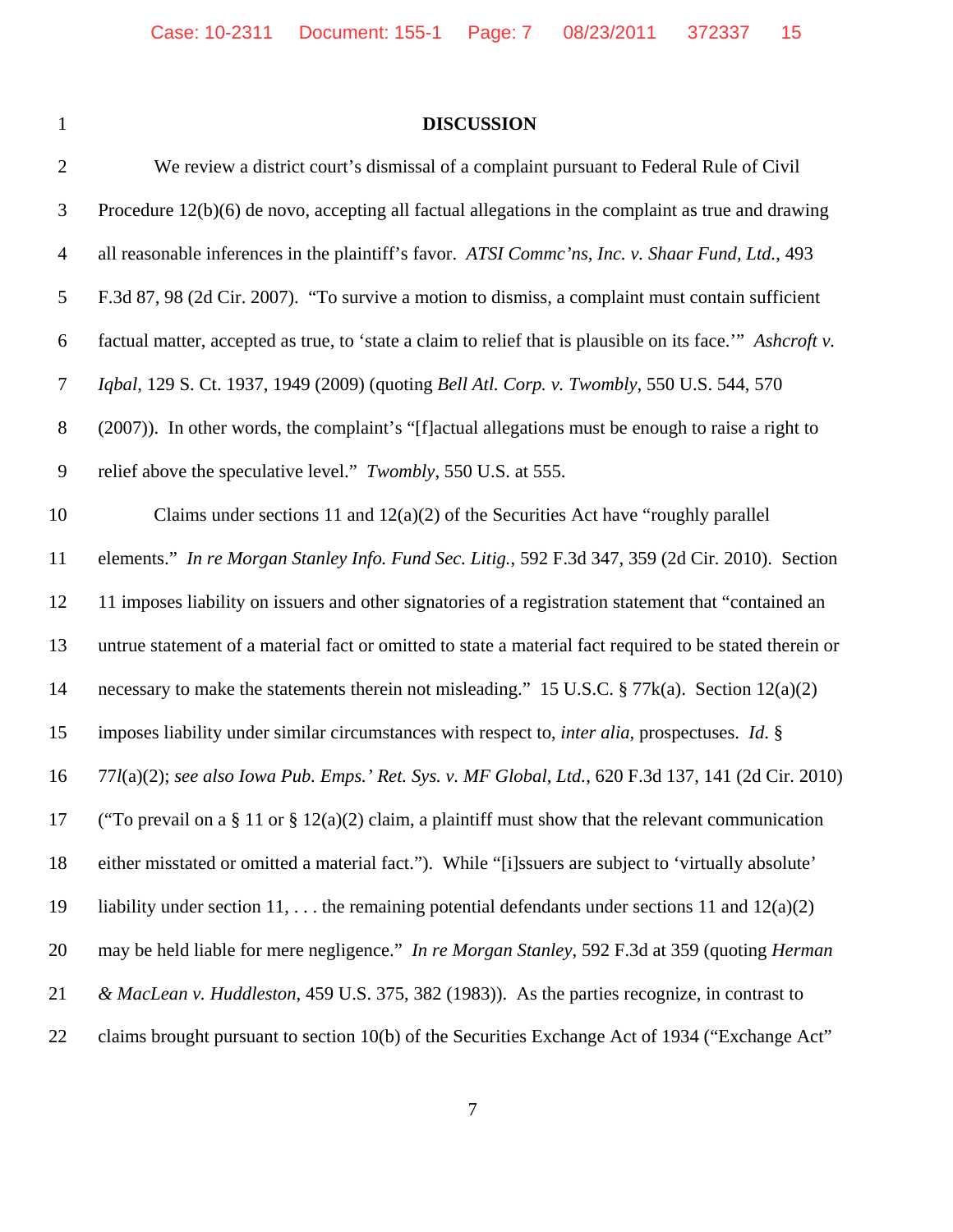| or "1934 Act"), 15 U.S.C. § 78 <i>a et seq.</i> , claims under sections 11 and 12 do not require allegations |
|--------------------------------------------------------------------------------------------------------------|
| 2 of scienter, reliance, or loss causation. <sup>2</sup>                                                     |

| 3              | Although sections 11 and 12 refer to misrepresentations and omissions of material fact,                 |
|----------------|---------------------------------------------------------------------------------------------------------|
| $\overline{4}$ | matters of belief and opinion are not beyond the purview of these provisions. However, when a           |
| 5              | plaintiff asserts a claim under section 11 or 12 based upon a belief or opinion alleged to have been    |
| 6              | communicated by a defendant, liability lies only to the extent that the statement was both              |
| $\tau$         | objectively false and disbelieved by the defendant at the time it was expressed. See Virginia           |
| 8              | Bankshares v. Sandberg, 501 U.S. 1083, 1095-96 (1991).                                                  |
| 9              | Goodwill<br>I.                                                                                          |
| 10             | Under SFAS No. 141, goodwill is "an asset representing the future economic benefits                     |
| 11             | arising from other assets acquired in a business combination that are not individually identified and   |
| 12             | separately recognized." J.A. 940 (Business Combinations, SFAS No. 141   3] (Fin. Accounting             |
| 13             | Standards Bd. 2007)). When an acquisition occurs, GAAP requires that any excess of the purchase         |
| 14             | price over the fair value of the assets acquired and the liabilities assumed be reported as goodwill or |
| 15             | "excess purchase price." GAAP also requires that goodwill be tested for impairment annually, or         |
| 16             | "more frequently if events or changes in circumstances indicate that the asset might be impaired."      |

 $2^2$  Section 15 of the 1933 Act creates liability for an individual or entity that "controls any person liable" under section 11 or 12. 15 U.S.C. § 77o; *accord In re Morgan Stanley*, 592 F.3d at 358. Thus, to succeed on a claim under section 15, a plaintiff must demonstrate primary liability under section 11 or 12. *See In re Morgan Stanley*, 592 F.3d at 358. Since we conclude that the district court properly dismissed the section 11 and 12 claims, we also find no error in the court's dismissal of plaintiffs' section 15 claims. *See id.* at 358, 366; *ECA & Local 134 IBEW Joint Pension Trust of Chi. v. JP Morgan Chase Co.*, 553 F.3d 187, 206-07 (2d Cir. 2009).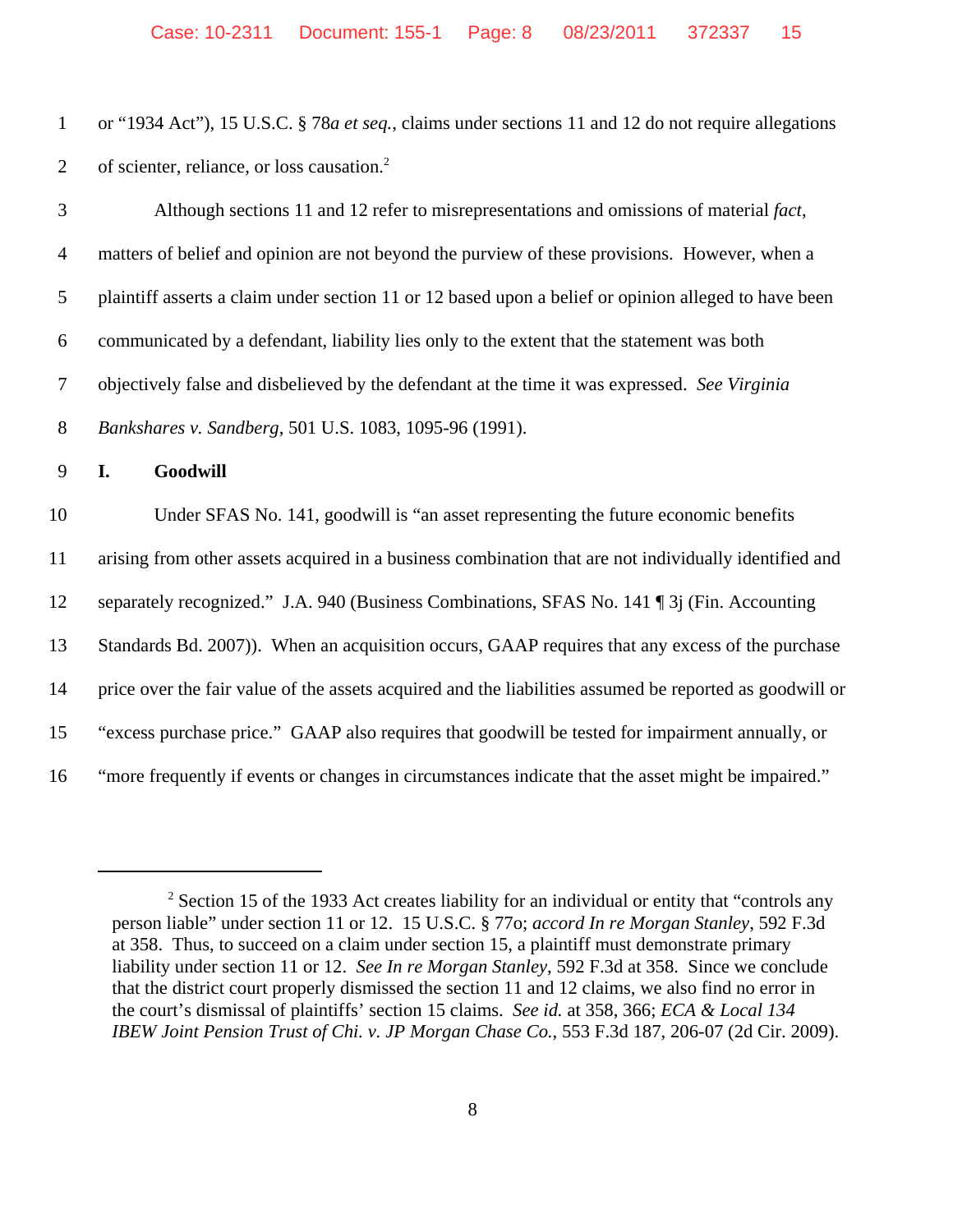1 J.A. 538 (Goodwill and Other Intangible Assets, SFAS No. 142 ¶ 17 (Fin. Accounting Standards Bd. 2001)).

 After the AmSouth acquisition, Regions recorded goodwill of \$6.2 billion in connection with the acquisition. Regions then tested for impairment at the end of 2007 and apparently found none. In fact, in its 2007 Form 10-K, Regions increased the amount of goodwill attributed to the AmSouth acquisition to approximately \$6.6 billion. Rensin contends that "[d]espite clear indications that impairment testing was necessary, Regions failed to conduct impairment tests in the first three quarters of [fiscal year] 2007 and failed to properly record impairment charges during th[at] period." J.A. 1085 (Am. Compl. ¶ 155). Moreover, he alleges, when Regions did conduct impairment testing at the end of 2007, it should have concluded that goodwill was impaired due to "the deterioration of the banking sector" by that 12 time. *Id.* (Am. Compl. *¶* 158). Thus, he asserts, "the incorporation of the Company's 2007 Form 10-K in the 2008 Offering led to a materially false and misleading Registration Statement." *Id.* As Judge Kaplan correctly recognized, plaintiff's allegations regarding goodwill do not involve misstatements or omissions of material fact, but rather a misstatement regarding Regions' opinion. Estimates of goodwill depend on management's determination of the "fair value" of the assets acquired and liabilities assumed, which are not matters of objective fact. *See, e.g.*, *Henry v. Champlain Enters., Inc.*, 445 F.3d 610, 619 (2d Cir. 2006) ("There is no universally infallible index of fair market value. There may be a range of prices with reasonable claims to being fair market value." (quoting *Rhodes v. Amoco Oil Co.*, 143 F.3d 1369, 1372 (10th Cir. 1998))). Plaintiff does not point to any objective standard such as market price that he claims Regions should have but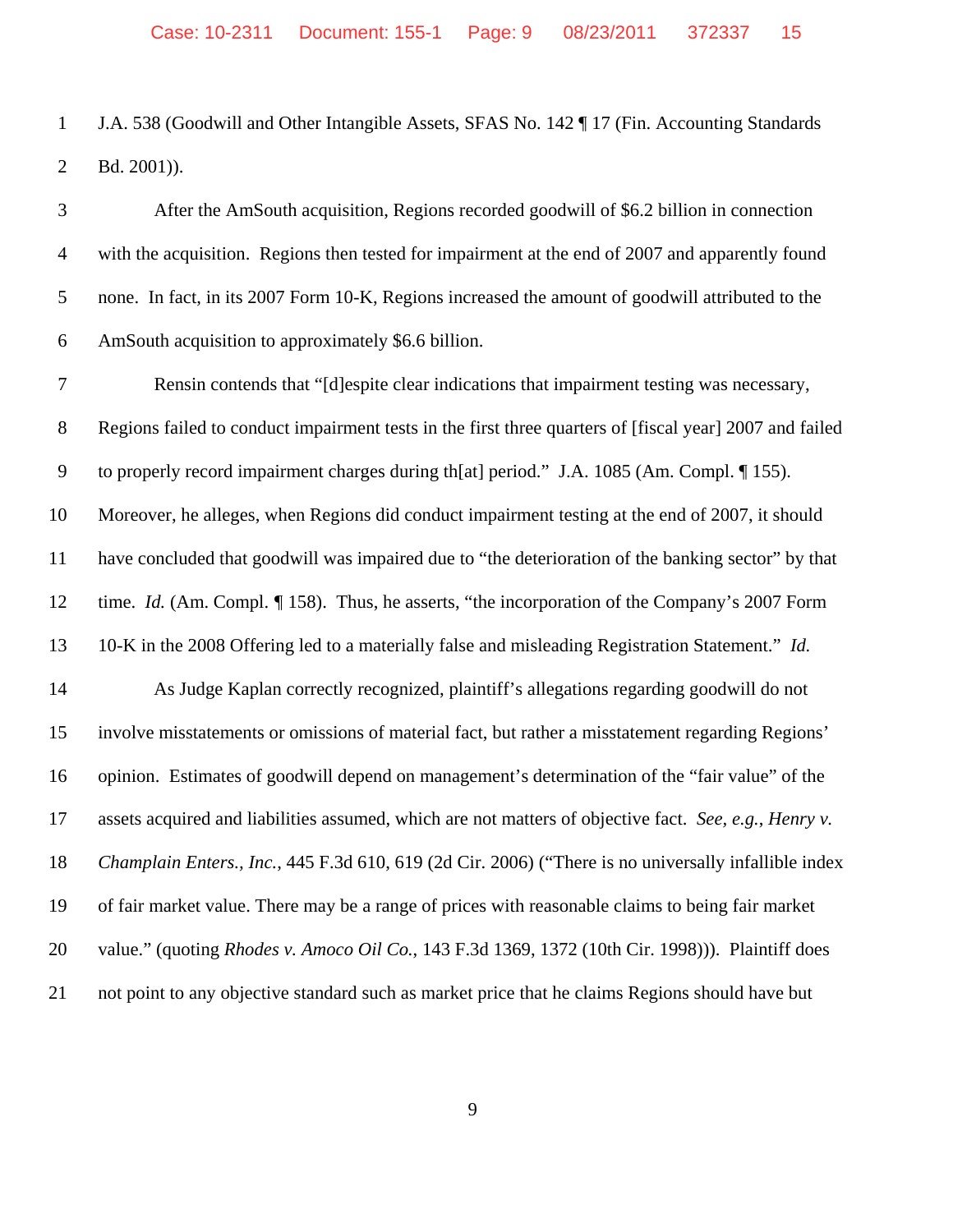| $\mathbf{1}$   | failed to use in determining the value of AmSouth's assets. <sup>3</sup> See J.A. 539 (SFAS No. 142 ¶ 23)   |
|----------------|-------------------------------------------------------------------------------------------------------------|
| $\overline{2}$ | ("Quoted market prices in active markets are the best evidence of fair value and shall be used as the       |
| 3              | basis for the measurement, if available."). Absent such a standard, an estimate of the fair value of        |
| 4              | those assets will vary depending on the particular methodology and assumptions used. See J.A. 540           |
| 5              | (SFAS No. 142 ¶ 24) ("If quoted market prices are not available, the estimate of fair value shall be        |
| 6              | based on the best information available, including prices for similar assets and liabilities and the        |
| $\tau$         | results of using other valuation techniques."). In other words, the statements regarding goodwill at        |
| 8              | issue here are subjective ones rather than "objective factual matters." See I. Meyer Pincus &               |
| 9              | Assocs., P.C. v. Oppenheimer & Co., Inc., 936 F.2d 759, 762 (2d Cir. 1991) ("The federal securities         |
| 10             | laws require the disclosure of material objective factual matters." (quoting <i>Data Probe</i>              |
| 11             | Acquisition Corp. v. Datatab, Inc., 722 F.2d 1, 5-6 (2d Cir. 1983))). The question, then, is when, if       |
| 12             | at all, such statements give rise to liability under sections 11 or 12.                                     |
| 13             | Virginia Bankshares is instructive on this point. In that case minority shareholders sued                   |
| 14             | bank directors under section 14(a) of the 1934 Act and SEC Rule 14a-9 following a "freeze-out"              |
| 15             | merger. <sup>4</sup> The shareholders alleged that in soliciting proxies, the directors falsely stated that |

<sup>&</sup>lt;sup>3</sup> The complaint also does not allege that the statements about goodwill were stated as guarantees. *Cf. In re IBM Corp. Sec. Litig.,* 163 F.3d 102, 107 (2d Cir. 1998) ("Statements regarding projections of future performance may be actionable under Section 10(b) or Rule 10b-5 if they are worded as guarantees . . . ."). To the contrary, Regions' 2007 10-K states: "Adverse changes in the economic environment, declining operations of the business unit, or other factors could result in a decline in implied fair value of excess purchase price." J.A. 366.

<sup>4</sup> Although *Virginia Bankshares* involved claims under section 14(a), the Court addressed whether statements of opinions or beliefs could be considered factual statements under the securities laws, and we have applied the Court's approach in *Virginia Bankshares* to claims under the 1933 Act. *See, e.g.*, *In re IBM*, 163 F.3d at 106-11; *see also In re Donald J. Trump Casino Sec. Litig.-Taj Mahal Litig.*, 7 F.3d 357, 372 n.14 (3d Cir. 1993) ("Although the Court in *Virginia Bankshares* addressed § 14(a) of the 1934 Act, which concerns proxy statements, it is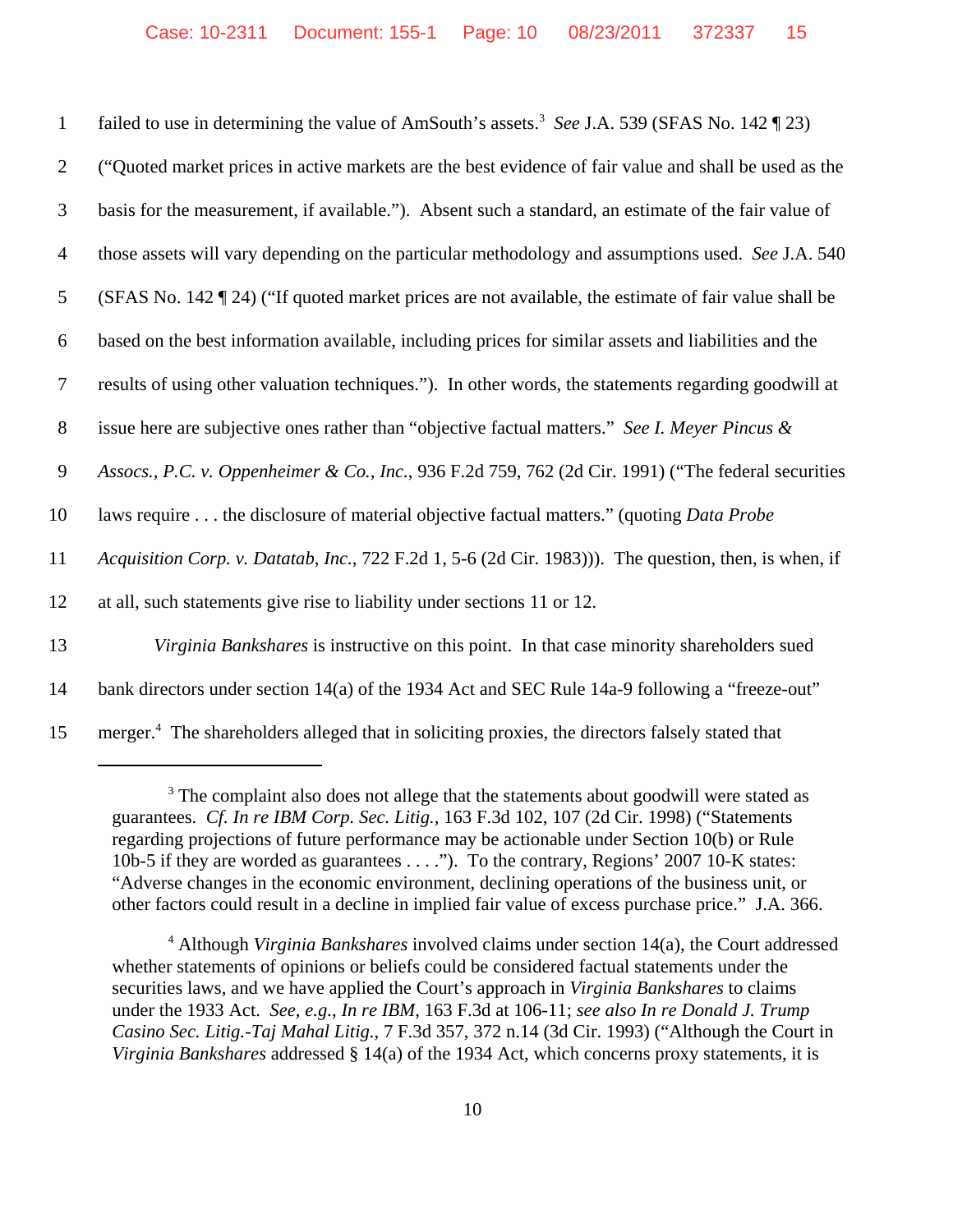| $\mathbf{1}$     | shareholders were offered a "high" value and a "fair" price for their stock. 501 U.S. at 1088. The       |
|------------------|----------------------------------------------------------------------------------------------------------|
| $\overline{2}$   | shareholders further contended that at the time they made those statements, the directors did not        |
| $\mathfrak{Z}$   | believe them but made them for ulterior reasons. Consequently, the Court was called on to consider       |
| $\overline{4}$   | "whether statements of reasons, opinions, or beliefs are statements with respect to material facts so    |
| 5                | as to fall within the strictures of [Rule 14a-9]." <i>Id.</i> at 1091 (quotation marks and alterations   |
| 6                | omitted). The Court recognized that the statements of reasons and belief at issue, although not          |
| $\tau$           | statements of facts in and of themselves, "are factual in two senses: as statements that the directors   |
| $8\,$            | do act for the reasons given or hold the belief stated and as statements about the subject matter of     |
| $\boldsymbol{9}$ | the reason or belief expressed." <i>Id.</i> at 1092.                                                     |
| 10               | In light of these observations, the Court held that such statements may be actionable if they            |
| 11               | misstate the opinions or belief held, or, in the case of statements of reasons, the actual motivation    |
| 12               | for the speaker's actions, and are false or misleading with respect to the underlying subject matter     |
| 13               | they address. Id. at 1091-96; see also id. at 1108-09 (Scalia, J., concurring in part and concurring in  |
| 14               | the judgment) ("As I understand the Court's opinion, the statement 'In the opinion of the Directors,     |
| 15               | this is a high value for the shares' would produce liability if in fact it was not a high value and the  |
| 16               | directors knew that. It would not produce liability if in fact it was not a high value but the directors |
| 17               | honestly believed otherwise."); Rubke v. Capitol Bancorp Ltd., 551 F.3d 1156, 1162 (9th Cir. 2009)       |
| 18               | ("[O] pinions can give rise to a claim under section 11 only if the complaint alleges that the           |
| 19               | statements were both objectively and subjectively false or misleading." (citing Virginia                 |
| 20               | Bankshares)); Shields v. Citytrust Bancorp, Inc., 25 F.3d 1124, 1131 (2d Cir. 1994) ("A statement        |
| 21               | of reasons, opinion or belief can be actionable under the securities laws if the speaker knows the       |
|                  |                                                                                                          |

instructive . . . in addressing . . . claims brought under §§ 11 and 12(2) of the 1933 Act . . . .").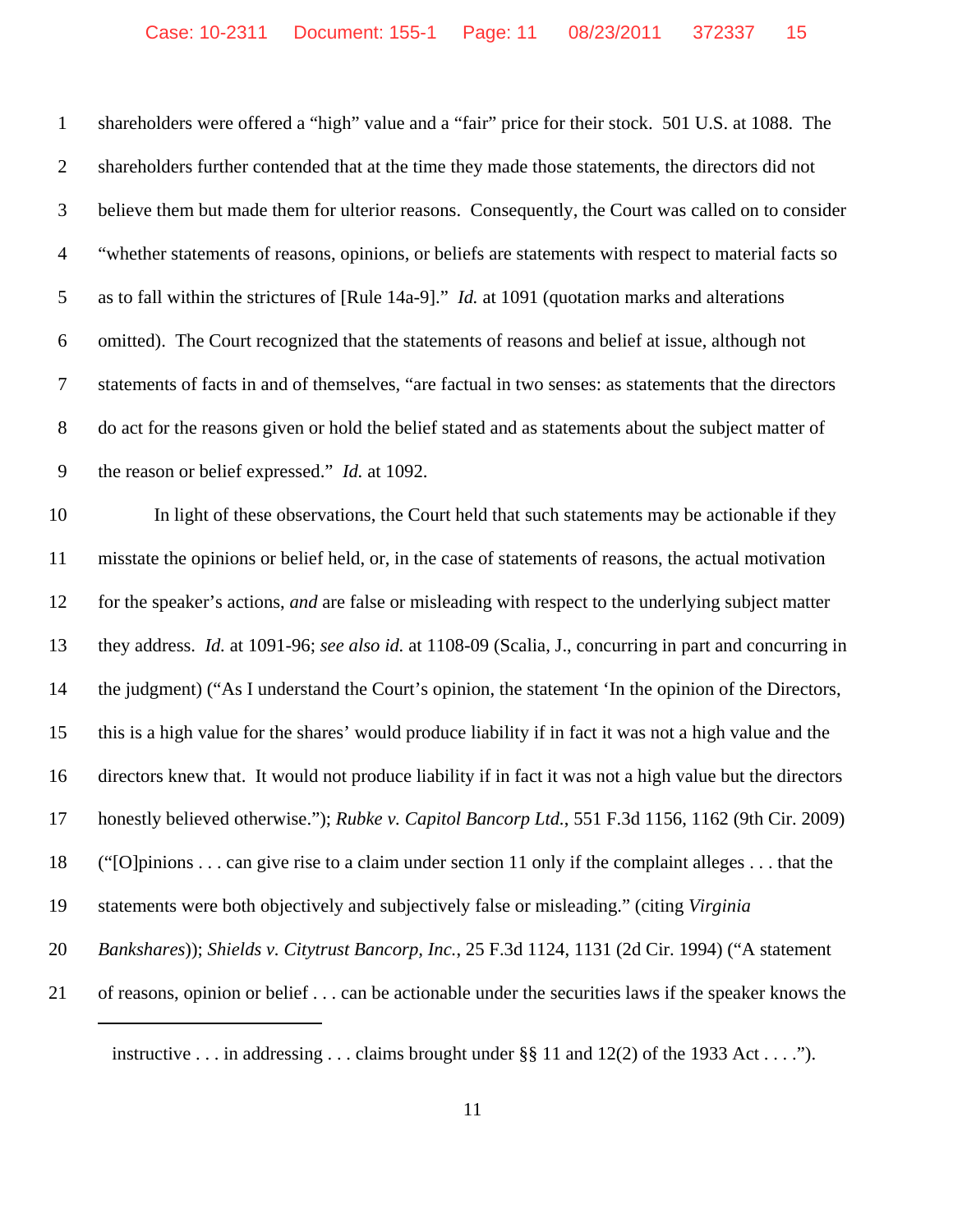statement to be false." (citing *Virginia Bankshares*)). This approach makes logical sense. Requiring plaintiffs to allege a speaker's disbelief in, and the falsity of, the opinions or beliefs expressed ensures that their allegations concern the factual components of those statements. Cases from our Circuit apply these principles as well. For example, in *Friedman v. Mohasco Corporation*, which we decided prior to *Virginia Bankshares*, we held that a company's representation that securities it issued in connection with a merger would attain a certain market value, which they did not ultimately attain, was not actionable under the 1933 or 1934 Act because 8 the company's projections were stated as opinions rather than guarantees. 929 F.2d 77, 78-79 (2d Cir. 1991). In *In re Time Warner Inc. Securities Litigation*, we determined that "expressions of opinion and . . . projections" in a company's statements about its future prospects were not actionable because "the complaint contain[ed] no allegations to support the inference that the defendants either did not have the[] favorable opinions on future prospects when they made the 13 statements or that the favorable opinions were without a basis in fact." 9 F.3d 259, 266 (2d Cir. 1993). Subsequently, in *In re IBM Securities Litigation*, we held that a company's alleged statements that were "expressions of optimism" and "projections of future performance" were not actionable under the 1933 or 1934 Acts. 163 F.3d at 107, 110-11. Applying these principles here, we conclude that Rensin has not adequately alleged actionable misstatements or omissions regarding goodwill. Plaintiff relies mainly on allegations about adverse market conditions to support the contention that defendants should have reached different conclusions about the amount of and the need to test for goodwill. The complaint does

not, however, plausibly allege that defendants did not believe the statements regarding goodwill at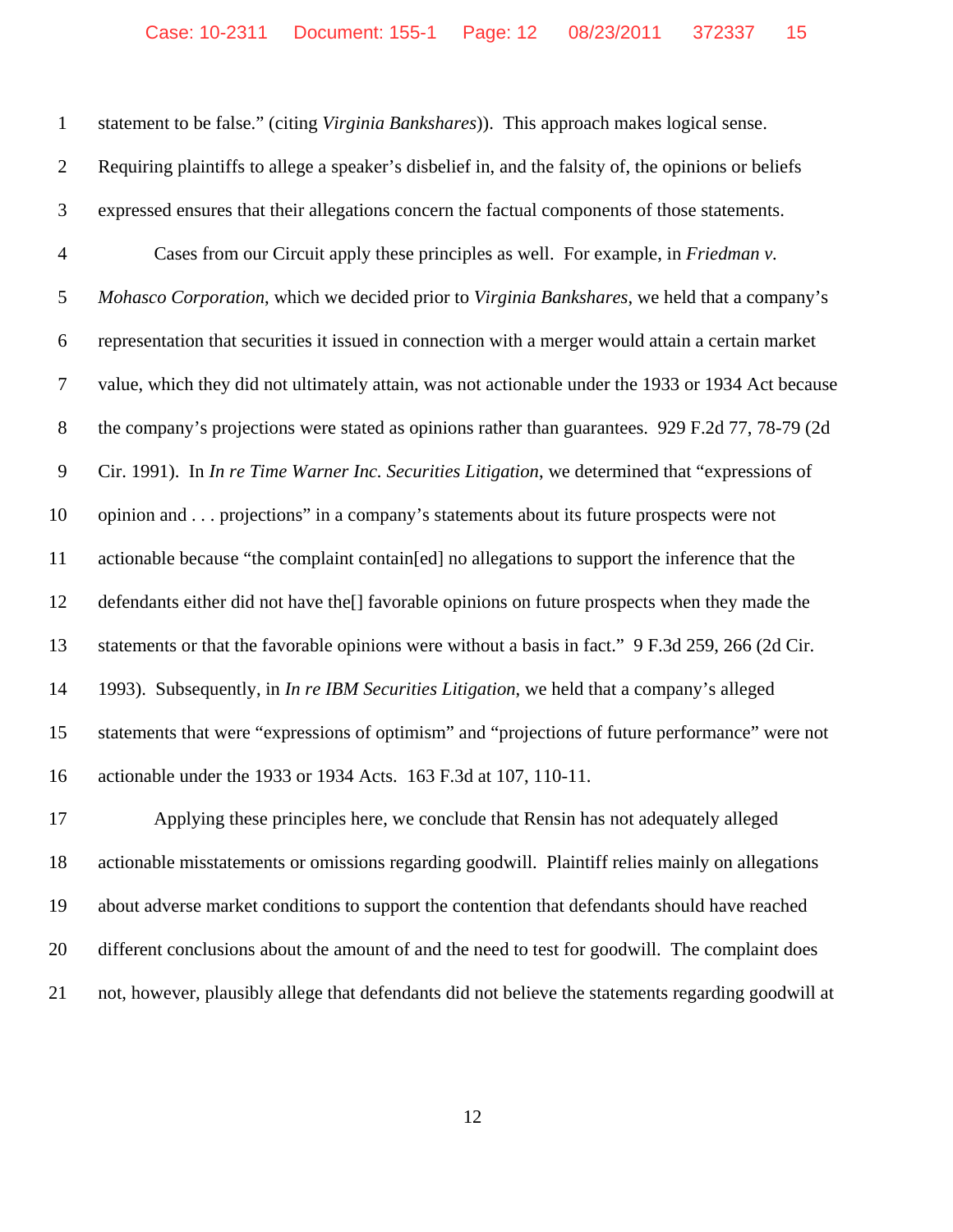1 the time they made them.<sup>5</sup> Under *Virginia Bankshares* and our related cases, such an omission is fatal to plaintiff's section 11 and 12 claims.

**II. Loan Losses Reserves**

 Rensin alleges that GAAP required Regions to maintain adequate reserves for: (1) estimated credit losses for loans specifically identified as being impaired; (2) estimated credit losses for loans or groups of loans with specific characteristics that indicate probable losses; and (3) estimated credit losses inherent in the remainder of the portfolio based on current economic events and circumstances. According to SFAS No. 114, "[a] loan is impaired when, based on current information and events, it is probable that a creditor will be unable to collect all amounts due according to the contractual terms of the loan agreement." J.A. 1089 (Am. Compl. ¶ 169 (quoting 11 Accounting by Creditors for Impairment of a Loan, SFAS No. 114 ¶ 8 (Fin. Accounting Standards Bd. 1993))). The complaint acknowledges that Regions increased its allowance for credit losses during the relevant period and reported that these increases were attributable in part to adverse trends in the mortgage and housing markets. Nonetheless, plaintiff contends that "Regions' loan loss

reserves from the first quarter of 2007 through the first three quarters of 2008 were materially

inadequate and did not reflect the high risk of loss inherent in its mortgage loan portfolio." J.A.

1088 (Am. Compl. ¶ 168).

<sup>&</sup>lt;sup>5</sup> Contrary to plaintiff's concern, the standard applied here does not amount to a requirement of scienter. We do not view a requirement that a plaintiff plausibly allege that defendant misstated his truly held belief and an allegation that defendant did so with fraudulent intent as one and the same.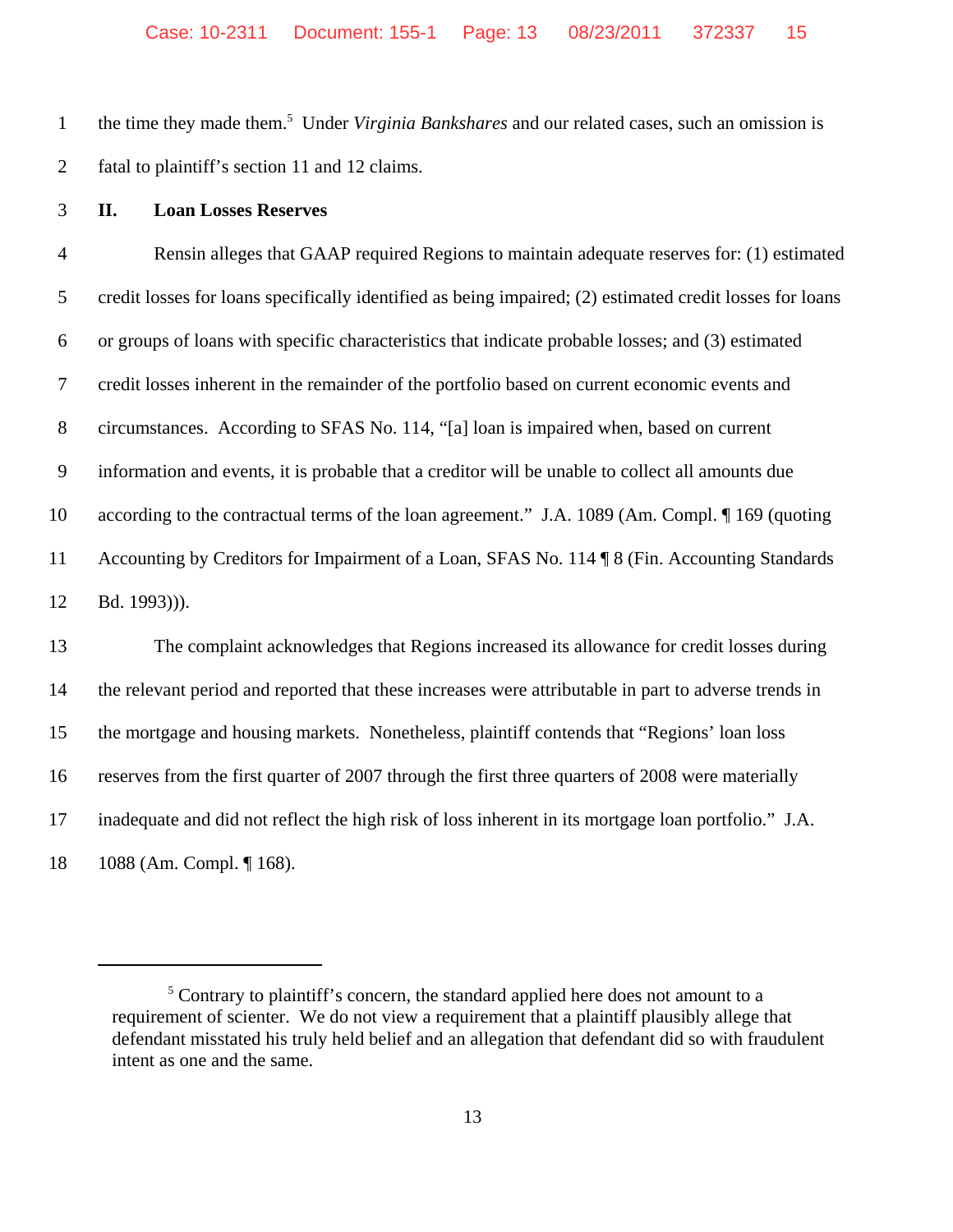These allegations suffer from the same deficiencies as those regarding goodwill. As Judge Kaplan recognized, determining the adequacy of loan loss reserves is not a matter of objective fact. Instead, loan loss reserves reflect management's opinion or judgment about what, if any, portion of amounts due on the loans ultimately might not be collectible. *See* J.A. 1025-26 (Am. Compl. ¶ 10 ("The provision for loan losses is used to maintain the allowance for loan losses at a level that, *in management's judgment*, is adequate to cover losses inherent in the loan portfolio as of the balance sheet date." (emphasis added) (quoting Regions 2007 Form 10-K))). Such a determination is inherently subjective, and like goodwill, estimates will vary depending on a variety of predictable and unpredictable circumstances. *See United States v. Morris*, 80 F.3d 1151, 1164 (7th Cir. 1996) ("[T]he estimation of probable losses in a large loan portfolio . . . is more an art than a science, and . . . any two analyses of probable losses in the same portfolio are unlikely to exactly correspond . . . ."); *Shapiro v. UJB Fin. Corp.*, 964 F.2d 272, 281 (3d Cir. 1992) ("There appears to be no single method of evaluating and setting loan loss reserves, perhaps because no method has proven foolproof. Some banks set their loan loss reserves by comparing the size of the reserves to that of the loan portfolio. Others also analyze the quality of their loans in varying degrees of detail and according to a range of different criteria and classifications." (citations omitted)).